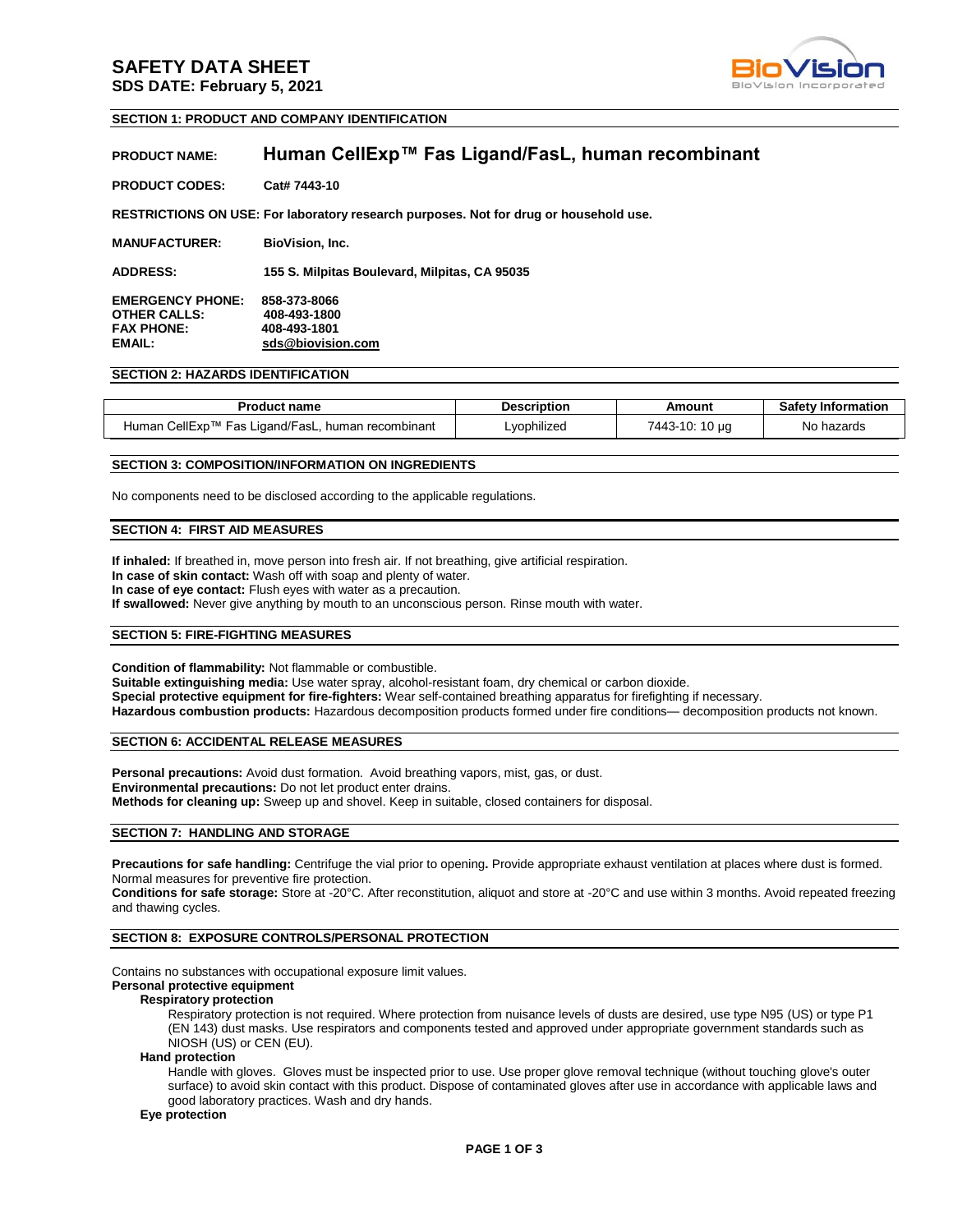# **SAFETY DATA SHEET**

## **SDS DATE: February 5, 2021**

Use equipment for eye protection tested and approved under appropriate government standards such as NIOSH (US) or EN 166(EU).

### **Skin and body protection**

Choose body protection in relation to its type, to the concentration and amount of dangerous substance, and to the specific workplace. The type of protective equipment must be selected according to the concentration and amount of the dangerous substance at the specific workplace.

### **Hygiene measures**

General industrial hygiene practice.

## **SECTION 9: PHYSICAL AND CHEMICAL PROPERTIES**

| <b>Property</b>            | Human CellExp™ Fas Ligand/FasL, human recombinant |  |  |
|----------------------------|---------------------------------------------------|--|--|
| Appearance:                | Lyophilized                                       |  |  |
| pH:                        | No data available                                 |  |  |
| <b>Water Solubility:</b>   | No data available                                 |  |  |
| <b>Other Solubility:</b>   | No data available                                 |  |  |
| Boiling Point (°C):        | No data available                                 |  |  |
| Melting Point (°C):        | No data available                                 |  |  |
| Flash Point (°C):          | No data available                                 |  |  |
| Ignition Temperature (°C): | No data available                                 |  |  |
| Density:                   | No data available                                 |  |  |

## **SECTION 10: STABILITY AND REACTIVITY**

| <b>Property</b>                   | Human CellExp™ Fas Ligand/FasL, human recombinant |  |
|-----------------------------------|---------------------------------------------------|--|
| <b>Chemical stability</b>         | Stable under recommended storage conditions       |  |
| Conditions to avoid:              | No data available                                 |  |
| <b>Materials to avoid:</b>        | No data available                                 |  |
| Hazardous decomposition products: | No data available                                 |  |

## **SECTION 11: TOXICOLOGICAL INFORMATION**

|                                                                                                                                                          | Human CellExp™ Fas Ligand/FasL, human recombinant:<br>Acute toxicity: No data available<br>Skin corrosion/irritation: No data available<br>Serious eye damage/eye irritation: No data available<br>Respiratory or skin sensitization: No data available<br>Germ cell mutagenicity: No data available |  |
|----------------------------------------------------------------------------------------------------------------------------------------------------------|------------------------------------------------------------------------------------------------------------------------------------------------------------------------------------------------------------------------------------------------------------------------------------------------------|--|
| Carcinogenicity:                                                                                                                                         |                                                                                                                                                                                                                                                                                                      |  |
| IARC:                                                                                                                                                    | No component of this product present at levels greater than or equal to 0.1% is identified as probable, possible or<br>confirmed human carcinogen by IARC.                                                                                                                                           |  |
| ACGIH:                                                                                                                                                   | No component of this product present at levels greater than or equal to 0.1% is identified as a carcinogen or potential<br>carcinogen by ACGIH.                                                                                                                                                      |  |
| NTP:                                                                                                                                                     | No component of this product present at levels greater than or equal to 0.1% is identified as a known or anticipated<br>carcinogen by NTP.                                                                                                                                                           |  |
| OSHA:                                                                                                                                                    | No component of this product present at levels greater than or equal to 0.1% is identified as a carcinogen or potential<br>carcinogen by OSHA.                                                                                                                                                       |  |
|                                                                                                                                                          | Reproductive toxicity: No data available                                                                                                                                                                                                                                                             |  |
|                                                                                                                                                          | Teratogenicity: No data available                                                                                                                                                                                                                                                                    |  |
|                                                                                                                                                          |                                                                                                                                                                                                                                                                                                      |  |
| Specific target organ toxicity – single exposure (GHS): No data available<br>Specific target organ toxicity - repeated exposure (GHS): No data available |                                                                                                                                                                                                                                                                                                      |  |
|                                                                                                                                                          | <b>Aspiration hazard:</b> No data available                                                                                                                                                                                                                                                          |  |
| <b>Potential Health Effects</b>                                                                                                                          |                                                                                                                                                                                                                                                                                                      |  |
|                                                                                                                                                          |                                                                                                                                                                                                                                                                                                      |  |
|                                                                                                                                                          | Inhalation: May be harmful if inhaled. May cause respiratory tract irritation.<br><b>Skin:</b> May be harmful if absorbed through skin. May cause skin irritation.                                                                                                                                   |  |
|                                                                                                                                                          | Eyes: May cause eye irritation.                                                                                                                                                                                                                                                                      |  |
|                                                                                                                                                          | Ingestion: May be harmful if swallowed.                                                                                                                                                                                                                                                              |  |
|                                                                                                                                                          |                                                                                                                                                                                                                                                                                                      |  |
|                                                                                                                                                          | Signs and Symptoms of Exposure: To the best of our knowledge, the chemical, physical, and toxicological properties have not been                                                                                                                                                                     |  |
| thoroughly investigated.                                                                                                                                 |                                                                                                                                                                                                                                                                                                      |  |
|                                                                                                                                                          | Synergistic effects: No data available                                                                                                                                                                                                                                                               |  |
| Additional information: RTECS: Not available                                                                                                             |                                                                                                                                                                                                                                                                                                      |  |
|                                                                                                                                                          | <b>SECTION 12: ECOLOGICAL INFORMATION</b>                                                                                                                                                                                                                                                            |  |

**Human CellExp™ Fas Ligand/FasL, human recombinant: Persistence and degradability:** No data available **Toxicity:** No data available **Bioaccumulative potential:** No data available **Mobility in soil:** No data available **PBT and vPvB assessment:** No data available